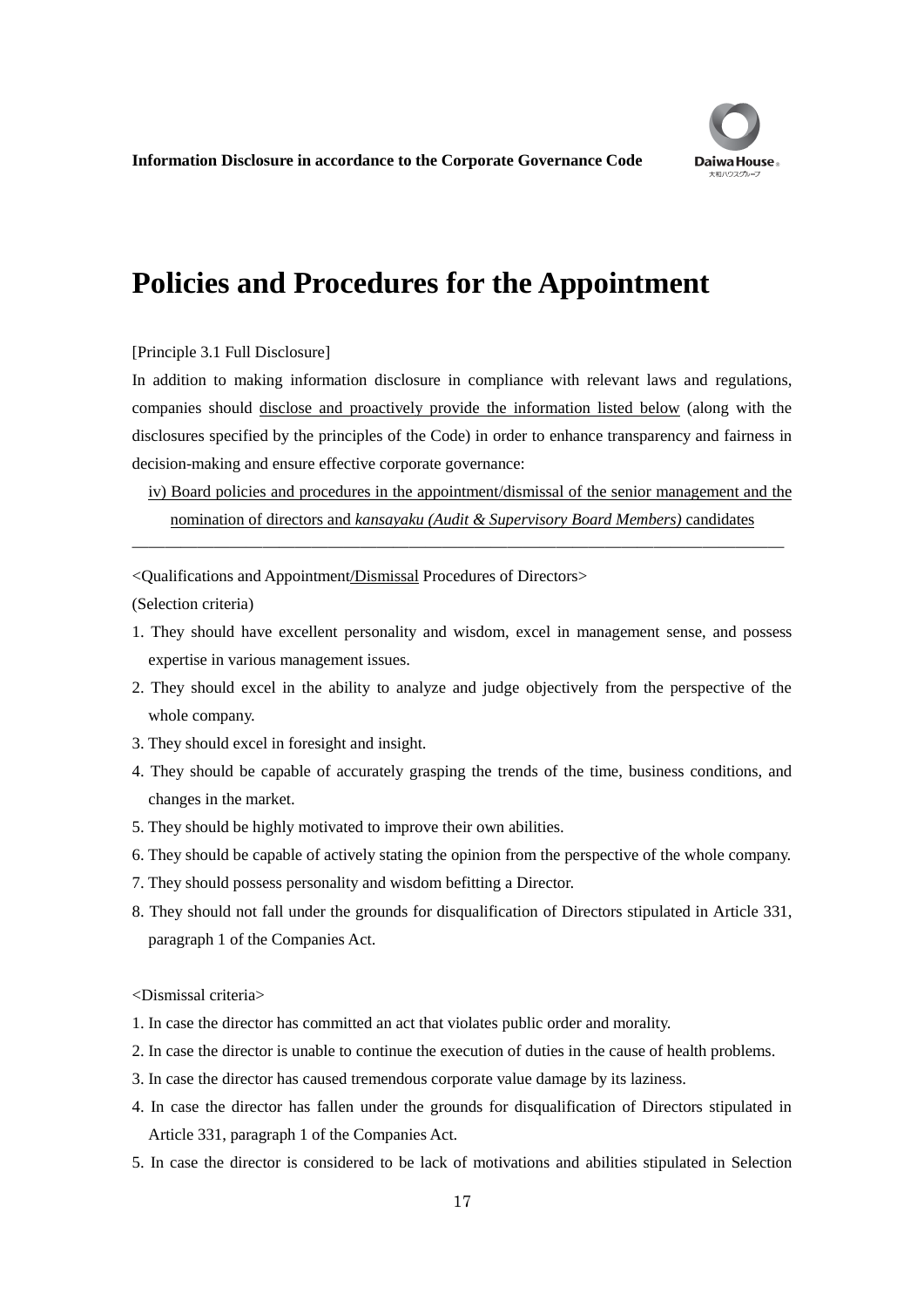## **Information Disclosure in accordance to the Corporate Governance Code**

criteria.

(Appointment procedures)

- 1. Directors are to be appointed by resolution of the General Meeting of Shareholders, with Director candidates proposed to the General Meeting of Shareholders to be selected by the Board of Directors.
- 2. In selecting Director candidates, the Board of Directors makes the decision based on the selection criteria and the views on the composition of the Board of Directors, after the discussion by the Nomination Advisory Committee.
- 3. Dismissal proposal of Directors is decided by the Board of Directors considering Dismissal criteria.

<Qualifications and Appointment Procedures of Audit & Supervisory Board Members>

(Selection criteria)

- 1. They should possess high ethical values as well as excellent personality and wisdom, and a wealth of experiences.
- 2. They should excel in the ability to monitor objectively from the perspective of the whole company.
- 3. They should excel in foresight and insight.
- 4. They should be capable of accurately grasping the trends of the time, business conditions, and changes in the market.
- 5. They should be highly motivated to improve their own abilities.
- 6. They should be capable of actively stating the opinion from the perspective of the whole company.
- 7. They should not fall under the grounds for disqualification of Audit & Supervisory Board Members stipulated in Article 335, paragraph 1 of the Companies Act.

(Appointment procedures)

- 1. Audit & Supervisory Board Members are to be appointed by resolution of the General Meeting of Shareholders, with Audit & Supervisory Board Member candidates proposed to the General Meeting of Shareholders to be selected by the Board of Directors.
- 2. In selecting Audit & Supervisory Board Member candidates, the Board of Directors makes the decision based on the selection criteria and the views on the composition, after the discussion by the Nomination Advisory Committee and the consent of the Audit & Supervisory Board.